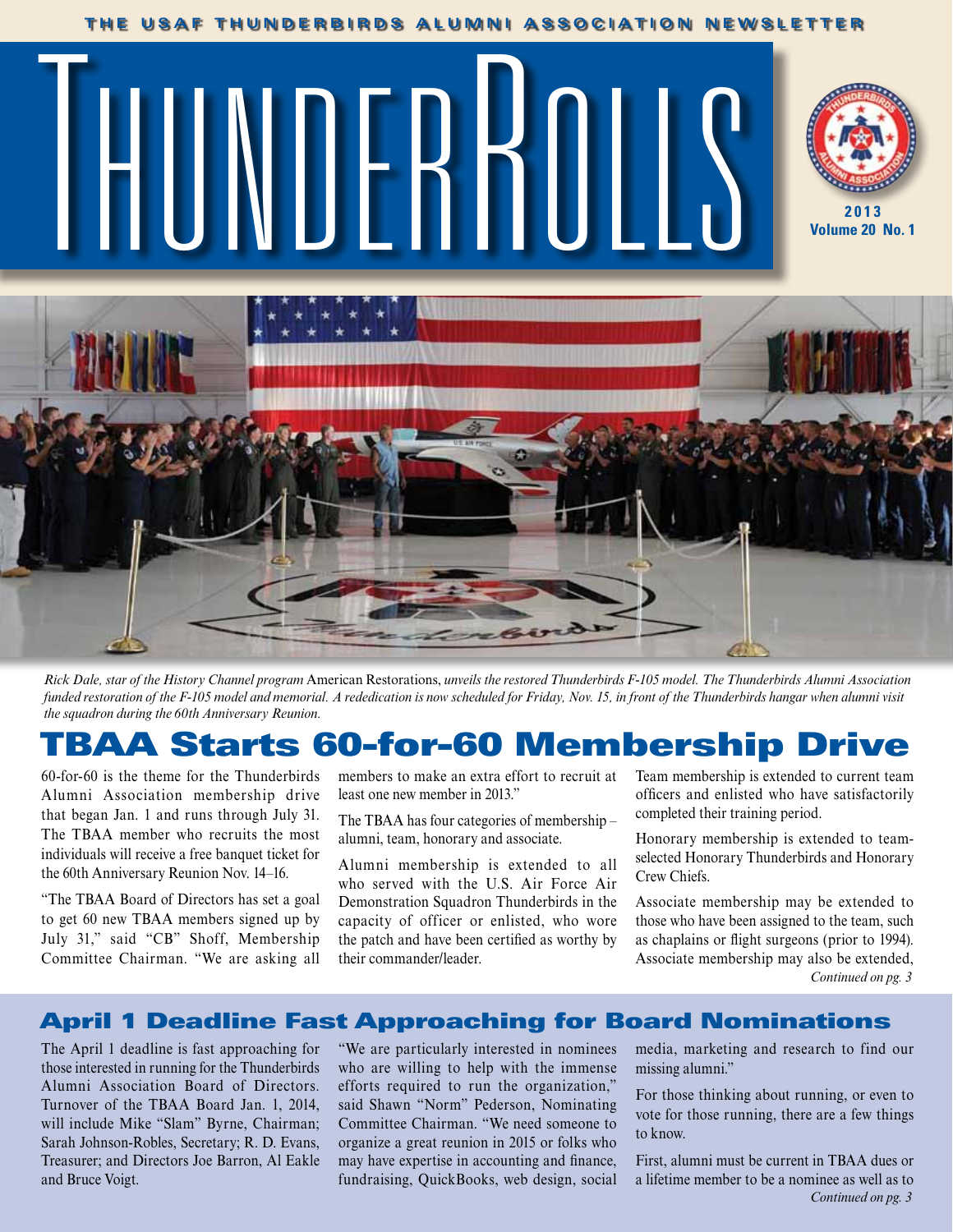## From the Chairman

All, welcome to the first of three editions of *ThunderRolls* that we'll print this year. There are a couple of items I want to bring to your attention.

First is the F-105 model/memorial restoration project that was completed in November. The model/ memorial was on display for many years at the Nellis AFB main gate. It was taken down during a gate renovation, sat in a storage yard and almost ended up in the scrap heap.

Team members approached the TBAA Board of Directors about funding restoration of the model/ memorial, which they agreed to do. The model was restored by Rick's Restorations, stars of the History Channel's *American Restorations*. Work on the project was filmed and featured on the program in November and January. A team-produced video is available at *http://afthunderbirds.com/site/2012/11/29/ capt-gene-devlin-memorial-restoration/.*



Second, your new website/complete redesign launched on New Year's Day. As members, you can now build your own profiles and easily communicate with your TBAA Board of Directors as well as all alumni who also have profiles. Within profiles is a Make Contact button that allows you to send an email (without actually showing the email address being sent to) to individuals once they register. One of the first to build a profile was retired Gen. Tony McPeak (Solo 1967-68) . . . thank you, sir, for leading the charge!

All alumni can now complete a TBAA membership application online and pay annual or lifetime dues via credit card or PayPal. The site's home page also has links to our groups on Facebook, LinkedIn and the current team's website. Our website is available at *www.thunderbirdsalumni.org.*

We are also looking for volunteers to serve on the next Board of Directors whose terms will begin Jan. 1, 2014. Stepping down at the end of 2013 are Sarah Johnson-Robles, Secretary; R. D. Evans, Treasurer; Directors Joe Barron, Al Eakle and Bruce Voigt; and myself. Individuals who want to run for the board can be nominated by a fellow Thunderbirds alumnus, or they may self-nominate. The deadline for nominations is April 1. All nominations should include full name and contact information for both the nominee and nominator. Nominations can be emailed to Norm Pederson (*normf15e@gmail.com*) or mailed to: TBAA Nominations, c/o Shawn Pederson, 9208 Bexleywood Ct., Fairfax Station, VA 22039.

Finally, I want to congratulate Boss Moseley and all the men and women of his team on a very successful 2012 season, and we look forward to seeing all of them at the 60th Anniversary Reunion in November.

 $\overline{1}$ 

Mike "Slam" Byrne (Advance Pilot/Narrator 1999-2000) Chairman

## From the Boss



**2**

Hello, Thunderbirds! The 2012 Aviation Nation airshow marked the end of another fantastic Thunderbirds season. Since then, we bid farewell to some wonderful team members and their families and welcomed a talented group of new Thunderbirds (learn more about them at *www.afthunderbirds.com*).

As I write this, we are in the heart of our training syllabus and beginning the preparation for our 2013 60th Anniversary schedule. The schedule includes a PACAF

tour, five new show sites (including the Dominican Republic) and many other outstanding venues. We are honored to spread goodwill across the globe, proudly representing the red, white and blue of our great nation. We know that our successes are achieved by standing on the shoulders of those Thunderbirds who have gone before us.

In 1953, seven officers and 22 enlisted were selected to form the Air Force's first demonstration team, the 3600th Air Demonstration Unit,

activated at Luke Air Force Base, Ariz. Today we are humbled to continue the Thunderbirds legend by representing our Airmen during the team's 60th Anniversary. When we tell their story, we give the world an honest glimpse of our Air Force and the amazing Airmen who serve. As you have done, we will continue to do our best to honor those Airmen.

The team is very excited to see all of you at Nellis for the 2013 60th Anniversary Reunion. It is our honor to carry on the traditions and heritage of this great organization, and we look forward to the opportunity to show you that in person during your visit.

With only a few weeks left before our training season ends and the 2013 performance season begins, we look forward to the opportunity to meet many of you out on the road. All the best to all of you and hope to see you soon!

Ca GM Mul

Lt. Col. Greg Moseley USAFADS (Commander/Leader 2012-13)



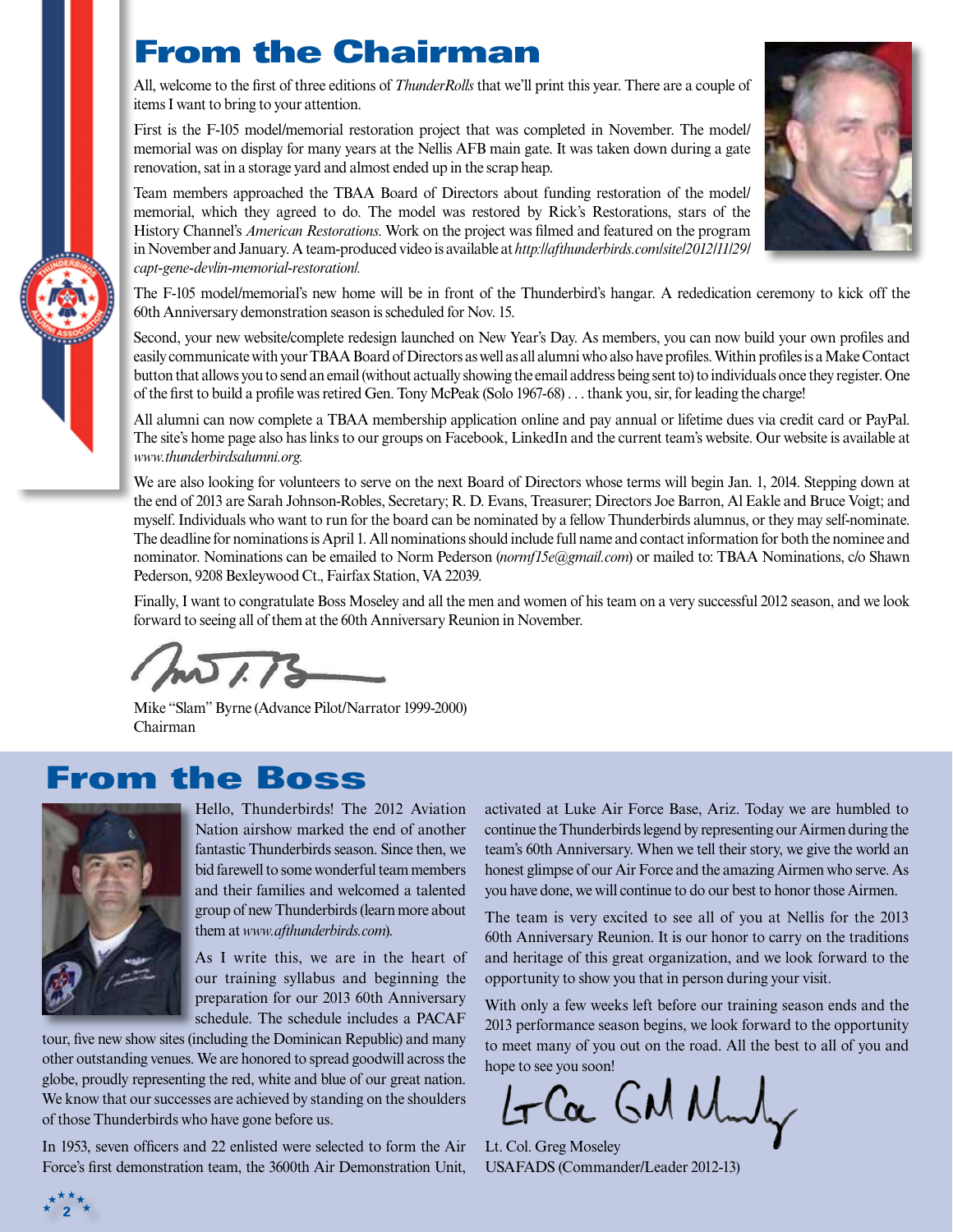## Redesigned Website Offers New Features

On New Year's Day, the TBAA debuted a redesigned website at *www.thunderbirdsalumni.org* that offers several new features.

"We've created a roster of all living alumni, associates, Honorary Thunderbirds and Honorary Crew Chiefs up to the end of 2011," said Al Eakle, TBAA Communications Chairman. "As soon as someone registers, they will be able to update their profile and to add two different portraits."

Everything posted on the site can be viewed by anyone; however, a username and password are required to update a portrait.

"Anyone in the roster who needs login directions should email me at *al.eakle@gmail.com*," Eakle said. "I'll be happy to send personalized instructions."

Anyone who is NOT listed on the roster can go into the Member Login section and click the tab "Name not in ROSTER? Join Us." A request will be sent, and when approved, directions on how to log in will be sent by return email.

Another feature in the Member Profile is the Make Contact button. After registration, individuals can make contact with someone, without revealing the recipient's actual email address, using the Make Contact button.

Individuals can now join TBAA online with a fill-in-the-blank membership application or download the same form, fill it out and mail it in. TBAA dues can now be paid online with either a bank or credit card through PayPal.



A public photo gallery is available to everyone, along with a Members Only photo gallery on each profile.

Historical data about the Thunderbirds is also available, along with past issues of the newsletter *ThunderRolls* and team VIP books from 2010 (none were published in 2008, 2011 or 2012).

The site also features a News and Events feature on the home page that will be updated on a continual basis.

"We'll also be able to send out emails to all of those registered on the site," Eakle added.

#### 60-for-60 Membership Drive Continued from pg. 1

by a majority vote of the TBAA Board of Directors, to spouses of deceased alumni members and key personnel or special friends who support the team or association.

"Only alumni, honorary and associate membership will count in the competition," said Shoff. "Rules for the competition are simple," he added. They are:

- New applicants must indicate who recruited them on the top of their membership form; forms can be downloaded from the TBAA website at *www.thunderbirdsalumni.org*
- A minimum of two new applicants is required

to be considered in the competition; in the event of a tie, the winner will be the individual who traveled the farthest to attend the reunion

• The winner will be announced at the 2013 reunion banquet

Shoff also offered suggestions when talking to prospective members. He said, "As you talk to someone about becoming a member, remind them of recent TBAA accomplishments." These accomplishments include:

• \$10,000 donation to fund the restoration of the Thunderbirds F-105 model and the Capt. Gene Devlin Memorial

- \$2,000 donation toward hangar and Perch renovations
- Lunch for the entire team and families at the 2009 and 2011 reunions
- A television and new bar stools for the Perch
- Shelving for the Public Affairs office
- A new Fitzgerald trophy

Shoff urged members to reach out to those who have been hesitant to join. "Convey to them all of the great things the TBAA has done," he added, "and with their help by joining TBAA, we can continue to do great things!"

#### Board Nominations Continued from pg. 1

vote in the election. Second, individuals desiring to run for these positions can be nominated by a fellow Thunderbirds alumnus, or they may self-nominate. And last, nominations must be received by the April 1 deadline.

All nominations should include full name and contact information for both the nominee and the nominator. Nominations can be emailed to Pederson at *normf15e@gmail.com* or mailed to: TBAA Nominations, c/o Shawn Pederson, 9208 Bexleywood Ct., Fairfax Station, VA 22039.

For those nominated, Pederson will first confirm their desire to serve. Then he will ask for a short biography that includes years and positions held while on the team and a statement of why they want to serve on the board.

"Also, this year I will solicit questions and items of concern from the membership that will be posed to the nominees in the months leading up to the elections to better inform those voting," said Pederson. "Details on that process will be coming soon."

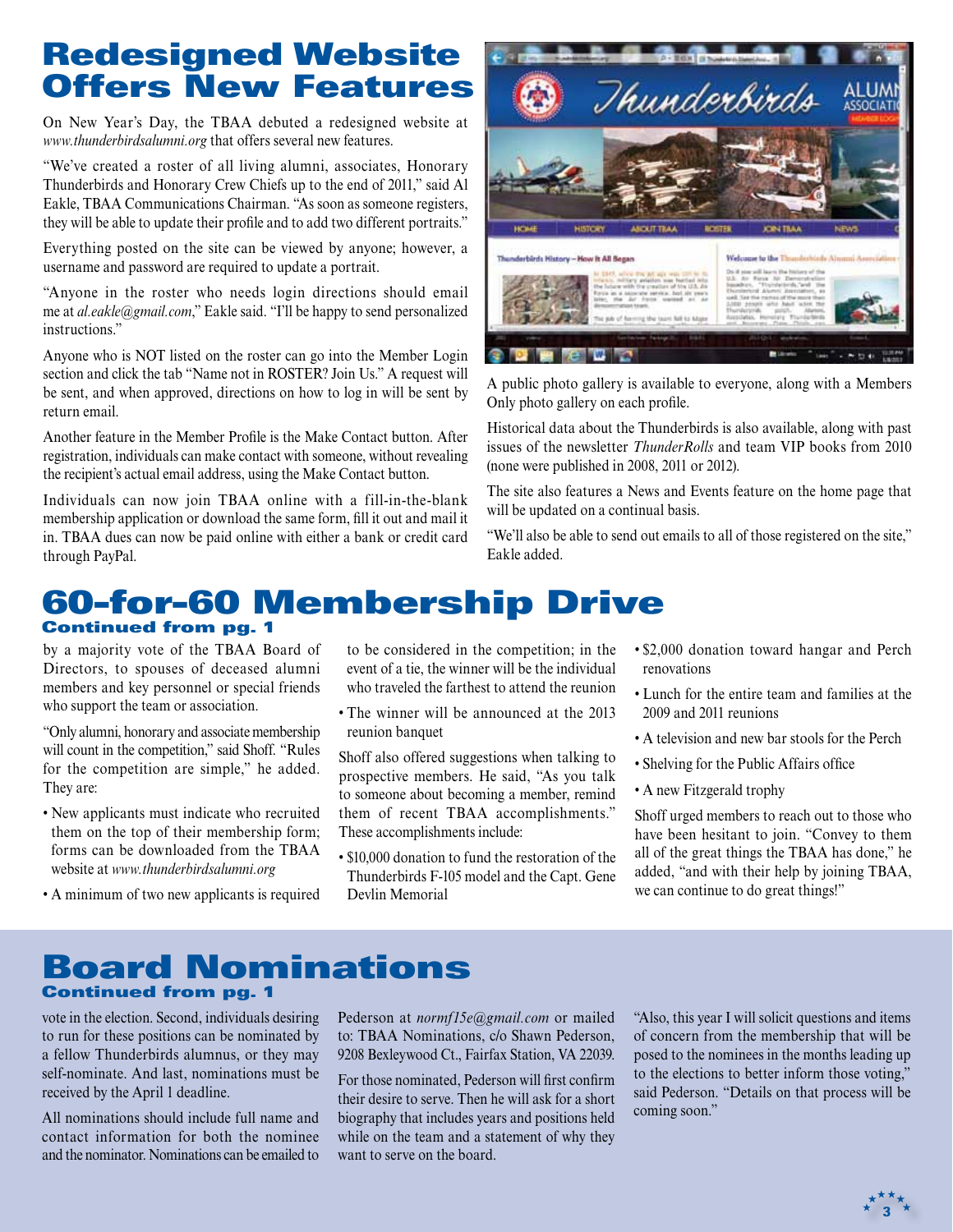# 2013 Thunderbirds Officers



**Lt. Col. Greg Moseley** is in his second season as the commander/leader (Thunderbird #1). Colonel Moseley entered the Air Force in 1998 as a graduate of Virginia Military Institute. He has logged more than 2,000 flight hours in the F-15C and F-22 with more than 50 hours of combat experience in the F-15C. He hails from Seguin, Texas.



**Maj. Joshua Boudreaux** is in his first season with the team as the left wing pilot (Thunderbird #2). A graduate of the U.S. Air Force Academy, he was an F-16 instructor pilot and flight commander for the 555th Fighter Squadron at Aviano Air Base, Italy. He has logged more than 2,300 flight hours, including more than 400 combat hours in the F-16C. Major Boudreaux hails from Covington, La.



**Maj. Caroline Jensen** is in her second season as the right wing pilot (Thunderbird #3). She is a 1998 graduate of the U.S. Air Force Academy. Before joining the team, Major Jensen served as a T-38 instructor pilot and assistant flight commander for Air Force Reserve Command's 340th Flying Training Group, 80th Flying Training Wing, at Sheppard AFB, Texas. She has logged more than 2,500

flight hours, including 200 combat hours in the F-16C. Major Jensen hails from River Falls, Wis.



**Maj. Curtis Dougherty** is in his first season as the slot pilot (Thunderbird #4). He is a 2002 graduate of the U.S. Air Force Academy. Before joining the team, Major Dougherty served as Chief of Wing Weapons for the 4th Fighter Wing, at Seymour Johnson AFB, N.C. He has logged more than 2,200 flight hours, including more than 800 combat hours in the F-15E. Major Dougherty

hails from Downingtown, Pa.



**Maj. Blaine Jones** is in his second season with the team and is the lead solo pilot (Thunderbird #5). He is a 1996 graduate of Kansas State University. Before joining the team, Major Jones served as an F-22 instructor pilot and assistant director of operations for the 27th Fighter Squadron, Langley AFB, Va. He has logged more than 1,300 flight hours. Major Jones hails from Kingman, Kan.



**Capt. Jason Curtis** is in his first season as the opposing solo pilot (Thunderbird #6). He is a graduate of the U.S. Air Force Academy. Before joining the team, Captain Curtis was an F-16 instructor pilot and flight commander for the 308th Fighter Squadron at Luke AFB, Ariz. He has logged more than 1,200 flight hours, with more than 280 combat hours in the F-16. Captain Curtis hails from

Kalispell, Mont.



**Maj. Tyler Ellison** is in his first season as the operations officer (Thunderbird #7). He is a 2002 graduate of the U.S. Air Force Academy. Before joining the team, Major Ellison was aide-de-camp to the commander, Air Combat Command, at Langley AFB, Va. He has logged more than 900 flight hours. Major Ellison hails from Layton, Utah.



**Maj. Michael Fisher** is in his second season as the advance pilot/narrator (Thunderbird #8). He is a 2002 graduate of Washington State University. Before joining the team, he served as an F-16 instructor pilot and flight commander for the 310th Fighter Squadron at Luke AFB, Ariz. He has logged more than 1,600 flight hours, with more than 430 combat hours in the F-16C/D. Major Fisher

hails from Vancouver, Wash.



**Maj. (Dr.) Michael Carletti** is in his second season with the team as the flight surgeon (Thunderbird #9). He is responsible for providing medical care for more than 120 team members. Doctor Carletti is a 2002 graduate of Texas Christian University. Before joining the team, he was the flight surgeon for the 72nd Medical Group, Tinker AFB, Okla. He has logged more than 650 flight hours. Doctor

Carletti hails from San Antonio, Texas.



**Maj. Joshua Wild** is in his first season as the executive officer (Thunderbird #10). He leads an executive support staff responsible for Thunderbirds' cyber/knowledge operations, budget, training and force support actions for the commander/leader. Major Wild enlisted in the Air Force in 1998, serving as a heating, ventilation, air conditioning and refrigeration specialist before his

commission through the Air Force Officer Training School in 2002. Before joining the team, he was the operations flight commander for the AFROTC detachment at Sanford University in Birmingham, Ala. Major Wild hails from Warwick, R.I.



**Capt. Lucas Buckley** is in his first season with the team as the maintenance officer (Thunderbird #11). He is responsible for 90 personnel and the maintenance of 11 Block 52 F-16 aircraft. Captain Buckley is a 2004 graduate of the University of St. Thomas in St. Paul, Minn. Before joining the team, he served as an instructor for the Advanced Maintenance and Munitions Officer School at

Nellis AFB, Nev. Captain Buckley hails from Rosemount, Minn.



**Maj. Darrick Lee** is in his first season with the team as the public affairs officer (Thunderbird #12). He manages the team's extensive marketing, recruiting and publicity programs. Major Lee enlisted in the U.S. Marine Corps in 1990 and served as a combat photographer before being commissioned through the Air Force Officer Training School in 2002. Before joining the team, he was the Chief

of Public Affairs for the 35th Fighter Wing at Misawa AB, Japan. Major Lee hails from Denver, Colo.

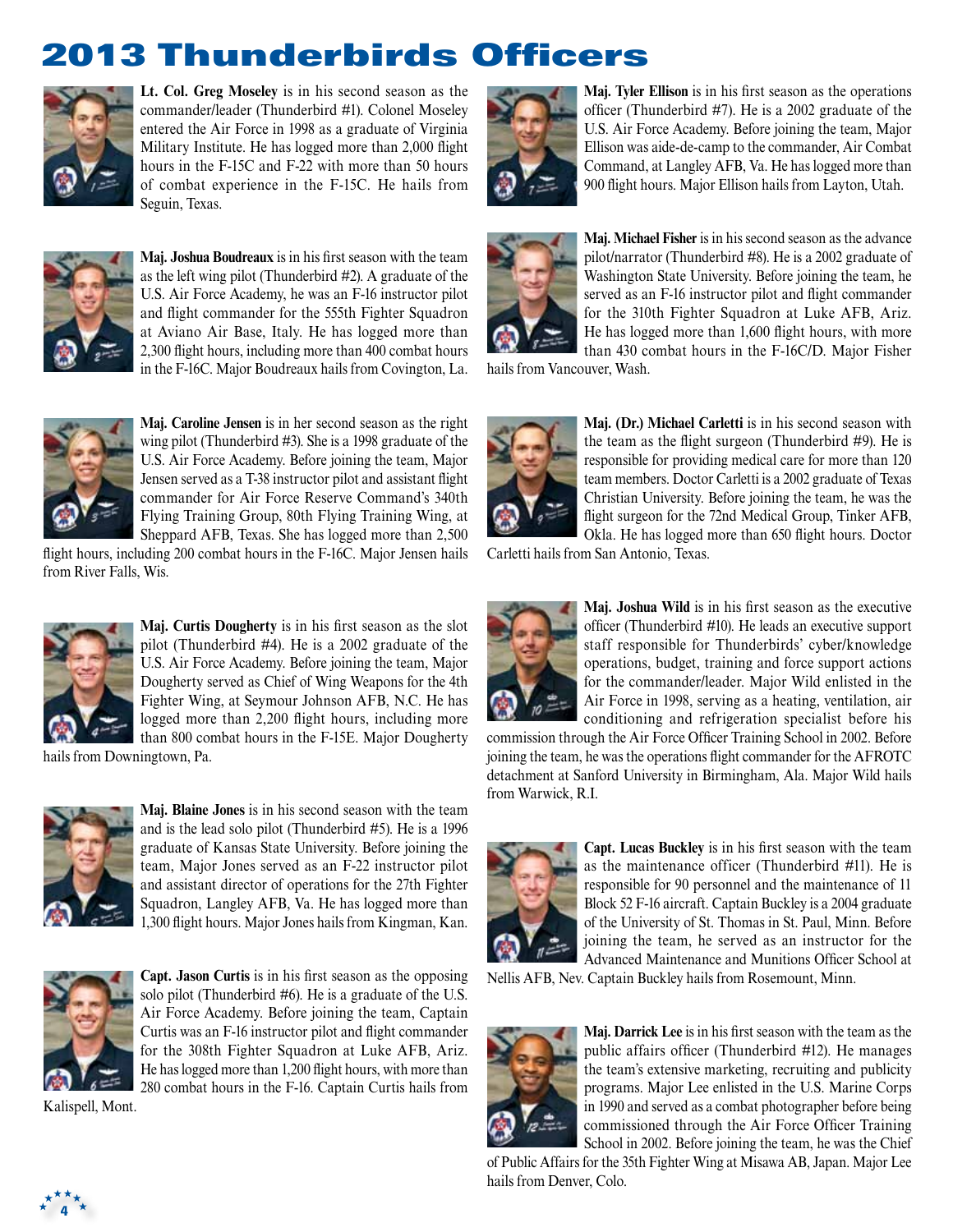

### Team Announces Showline for 2013 Season

The Thunderbirds have announced the showline for the 2013 demonstration season.

 $\star \star \star \star$  The Line Chiefs are Tech. Sgts. **Richard Connell**, Las Vegas, Nev., and **Dwayne LCFuller**, Akron, Ohio.

 $\star \atop{\star} \star \atop{\star} \star \atop{\star} \star \star$  The Dedicated Crew Chief (DCC) and  $\star$   $\atop{\star} \star \star$  Assistant DCC for #1 are Tech. Sgts.  $\star \sim$  Assistant DCC for #1 are Tech. Sgts. **Jonathan Gerlach**, Albuquerque, N.M., and **Andrew Hartman**, Columbia, Mo.



The DCC and ADCC for #2 are Staff Sgt. **William Rotroff**, Fort Mohave, Ariz., and Tech. Sgt. **Ryan Birk**, Gaylord, Mich.

The DCC and ADCC for #3 are Staff Sgt. **Stephen Leonardi**, Byron, Ga., and Senior Airman **Chastin Peterson**, Wahiawa, Hawaii.  $\star\star\star$ 

 $\star \star \star$  The DCC and ADCC for #4 are Staff Sgts. **Stanley Weaver**, Slidell, La., and **KAKA** Chai Trepte, Kea'au, Hawaii. 4

 $\sum_{k=1}^{k} \sum_{k=1}^{k} \sum_{k=1}^{k}$  Sgts. Brian Kay, Evansville, Ind., and  $\sum_{k=1}^{k} \sum_{k=1}^{k}$  John Mantanona Chalan Pago Guam Sgts. **Brian Kay**, Evansville, Ind., and **WAY** John Mantanona, Chalan Pago, Guam.

 $\star \star \star \star$  The DCC and ADCC for #6 are  $\star \atop{\star} \star \atop{\star} \star \atop{\star} \star \star \atop{\star} \star \star \star$  The DCC and ADCC for #6 are Sacramento, Calif., and **Jacob Worthen**, Gunnison, Utah.

The DCCs for #7 are Staff Sgts. **Benjamin Ayivorh**, Burke, Va.; **Ryan Lopes**, Hillside, N.J.; and **Alexander Reed**, Burlington, N.J. The ADCCs are Staff Sgts. **Richard Ingram**, Charlotte, N.C.; Adam Latta, New Orleans, La.; and **Joel Semling**, Grover Beach, Calif.  $\star \mathbf{r}^{\star \star}_{\star}$ 



The DCCs for #8 are Staff Sgts. **Joseph Khodabakhshian**, Glendale, Calif., and **Mark Mira**, Dededo, Guam. The ADCCs are Staff Sgt. **Michael Hayes**, Colorado Springs, Colo., and Tech. Sgt. **Ryan Schenkel**, Carson, Calif.

## 2013 60th Anniversary Demonstration Schedule

| Feb. 24        | Daytona 500 NASCAR<br><b>Race Flyover</b>     |
|----------------|-----------------------------------------------|
| Mar. 6         | <b>Approval Show</b>                          |
| Mar. $10$      | Kobalt Tools 400 NASCAR<br>Race Flyover       |
| <b>Mar.</b> 12 | Creech AFB, Nev.,<br><b>Appreciation Show</b> |
| Mar. 16-17     | Luke AFB, Ariz.                               |
| Mar. 23-24     | Titusville, Fla.                              |
| Mar. 26-31     | <b>Easter Break</b>                           |
| Apr. 6-7       | Santo Domingo,<br>Dominican Republic          |
| Apr. 13-14     | Lakeland, Fla                                 |
| Apr. 20-21     | Fort Lauderdale, Fla.                         |
| Apr. 27-28     | Latrobe, Pa                                   |
| May 4-5        | Joint Base Langley-<br>Eustis, Va.            |

May 11-12 Martinsburg, W.V. May 18-19 Fairchild AFB, Wash. May 25-26 Wantagh (Jones Beach), N.Y. May 29 USAF Academy Graduation June 1-2 Rochester, N.Y. June 8 Joint Base Charleston, S.C. June 15-16 Ypsilanti, Mich. June 22-23 Dayton, Ohio June 29-30 Myrtle Beach, S.C. July 6-7 Battle Creek, Mich. July 10-15 Mid-Season Break July 20-21 Kalispell, Mont. July 24 Cheyenne, Wyo. July 31 Oshkosh, Wis. Aug. 3-4 Milwaukee, Wis.

| Aug. 10-11                    | Burlington, Vt.                            |
|-------------------------------|--------------------------------------------|
| Aug. 17-18                    | Chicago, Ill.                              |
| Aug. 22-Sept. 30 Pacific Tour |                                            |
| Oct. 1-6                      | <b>Post-Deployment Break</b>               |
| Oct. 12-13                    | Rome, Ga.                                  |
| Oct. 19-20                    | Cocoa Beach, Fla.                          |
| Oct. 26-27                    | Houston, Texas                             |
| Nov. 2-3                      | Joint Base San Antonio-<br>Randolph, Texas |
| Nov. 9-10                     | Nellis AFB, Nev.                           |

NOTE TO ALUMNI: If interested in Thunderbirds airshow tickets, contact Maureen Walker, the commander/leader's secretary, at 702-652-2277 or *maureen.walker@nellis.af.mil*. Please request tickets no later than one month prior to the event.

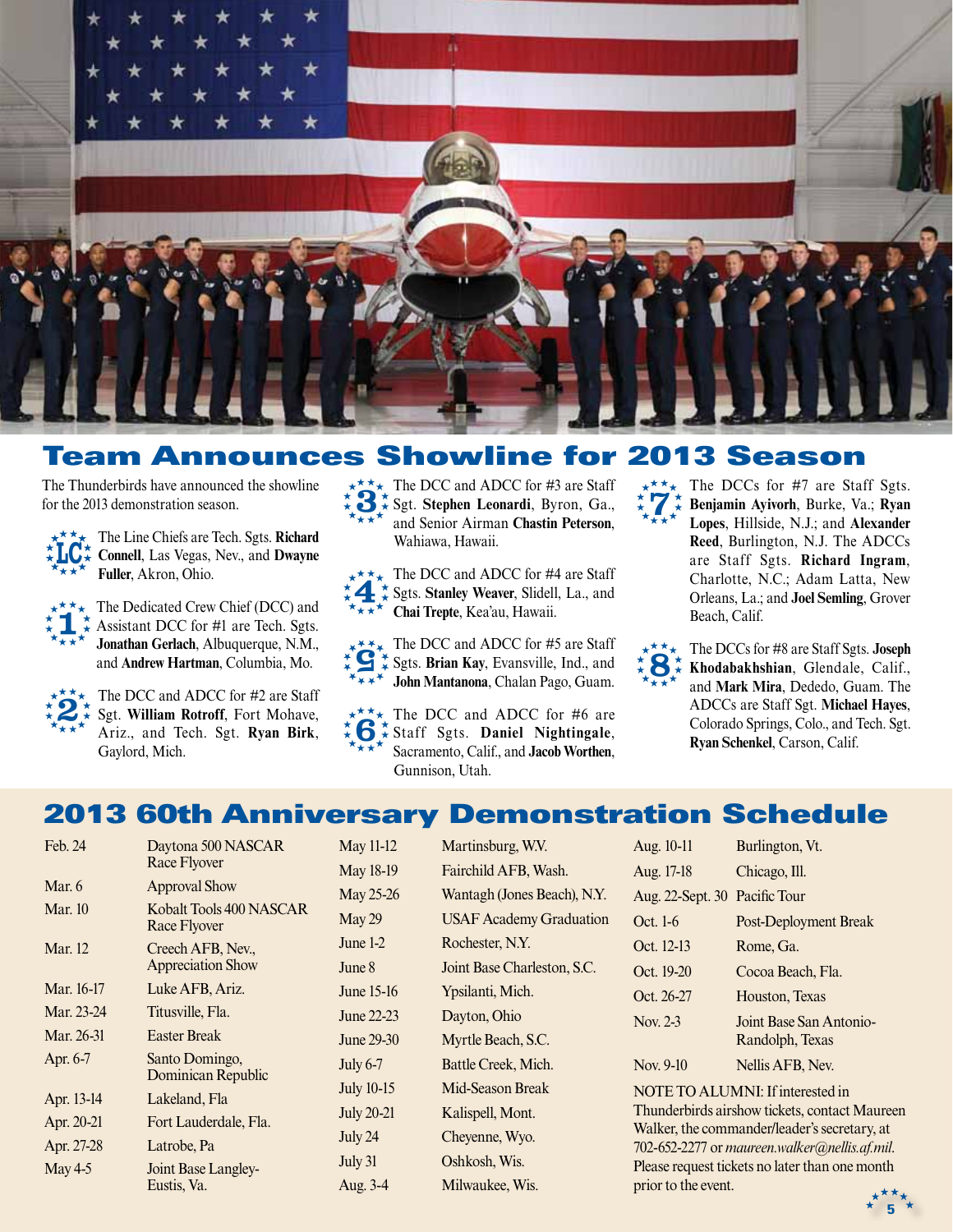## Benchstock

We welcome **Scott Frost** (Training NCO 1986-89), **Kati Grabham** (Public Affairs 2002-06) and **Thomas Morgan** (Pneudraulics Mechanic and ACC #4 0000-00), new annual members of the Thunderbirds Alumni Association.

Retired **Lt. Gen. Dan Darnell** (Commander/Leader 1992-93) is vice president of Strategic Initiatives for Raytheon's Space and Airborne Systems business. As a business development leader, Darnell is responsible for strategically aligning SAS to support current and future U.S. government security and defense requirements. He retired from active duty March 1, 2012, as the deputy commander, U.S. Pacific Command.

Retired **Lt. Gen. Jeff Remington** (Solo 1988-89) is vice president and corporate lead executive for the Northrop Grumman Corporation in Honolulu. He is the senior executive for the Honolulu region, representing all business activities for the company. He retired from active duty March 1, 2012, as the deputy commander, U.N. Command Korea; deputy commander, U.S. Forces Korea; commander, Air Component Command, Republic of Korea/U.S. Combined Forces Command; and commander, 7th Air Force.

The **Thunderbirds Alumni Association** has secured the South Point Hotel in Las Vegas, Nev., for the 2013 60th Anniversary Reunion – the dates are Nov. 14–16. Golf will kick things off Thursday, and Jerry Jones (Ground Radio Communications Technician 1965-69) has agreed to again head that effort. Activities for Friday include a visit to the Thunderbirds hangar that afternoon and a Perch Party at the hotel early that evening. The TBAA business meeting will be Saturday morning, with activities concluding with a banquet Saturday night. Activities at the banquet will include enshrinement of the Thunderbirds (1953 to present) into the Nevada Aerospace Hall of Fame. Bruce Voigt (Maintenance Superintendent 1997-2000) is the reunion chairman and Al Eakle (Airshow Coordinator 1989-91) is the co-chair. Volunteers, particularly those who live in the Las Vegas area, are needed. Anyone interested in helping out with reunion can contact Bruce (*bavoigt77@ gmail.com*) or Al (*al.eakle@gmail.com*). Look for more reunion details in future issues of *ThunderRolls*.



*Congratulations to Ms. Heller Da, the Honorary Crew Chief for 2012. Most will remember her as the lady who sewed on stripes and patches at the Nellis base exchange.* 

**6**



*Maj. Michael Fisher, advance pilot/narrator (Thunderbird 8), presents Barb Haluska (Honorary Thunderbird 1996), executive director of the Battle Creek Field of Flight Airshow and Balloon Festival, with a team award during the International Council of Airshows convention Dec. 11. The Thunderbirds named Battle Creek the best civilian show site for 2012.*

Congratulations to **Chief Master Sgt. Rob Spaulding** (Materiel Control 1989-92), who was selected for Chief during the June 2012 Senior NCO Supplemental Board and was retroactively promoted for cycle 10E9 with a Date of Rank backdated to Jan. 1, 2011 [yes, 2011]. His selection during the Supplemental Board came after the U.S. Army upgraded his medal to the Bronze Star during a yearlong deployment with the 41st Brigade Combat Team in Afghanistan from 2006-07. He is a division chief at the Air Force Senior NCO Academy.

Congratulations to **Brandy Petzel** (Personnel 2000-03) and **Jason Tiek** (Electro/Environmental 1998-2001), who were promoted to chief master sergeants, and Ryan Dudgeon (Air Trans 1999-2002), who was promoted to senior master sergeant.

Congratulations to **John Maultsby** (Administration 1967-69), who placed first in the age 70–74 category in the Chicago Marathon Oct. 7. He had a finishing time of 3:49:30.

The TBAA welcomes the following individuals to the ranks of team alumni: **Joel A. Banks** (2009-12), **Darren R. Baum** (2009-12), **Nathaniel A. Bettisworth** (2009-12), **Vaughn M. Copeland** (2008-12), **Wendell L. Davis** (2009-12), **Zachary K. French** (2009-12), **Kristin Haley** (2010-12), **Joshua Hawkins** (2010-12), **Jose M. Hidalgo** (2005-12), **David S. Hutchins** (2009-12), **Sang H. Lee** (2009-12), **Thomas Mical** (2008- 12), **Jason P. Moore** (2010-12), **Derric J. Richardson** (2008-12), **Ryan X. Riley** (2010-12), **Richard W. Rose Jr.** (2008-12), **John M. Schaub** (2009-12), **Eduardo Sibaja** (2009-12), **Bryan E. Spangler** (2010-12), **Christian E. Suarez** (2007-12), **Derrick A. Trimmell** (2008-12), **John R. Williams III** (2010-12), **Mark A. Williams** (2009-12) and **Jason A. Wilson** (2008-12).

**Tim Jaccarino** (Crew Chief #4 1986-89) wrote: "I just received *ThunderRolls* (2012 Quarter 3) and read the story about old Thunderbirds aircraft on permanent display around the country ["Old Aircraft Never Die; Become Static Displays"]. I'd like to add to the list F-16A 81-0687 that sits on display here at Luke Air Force Base outside the wing headquarters building. The plaques at the aircraft (however) make no mention that this aircraft served on the Thunderbirds."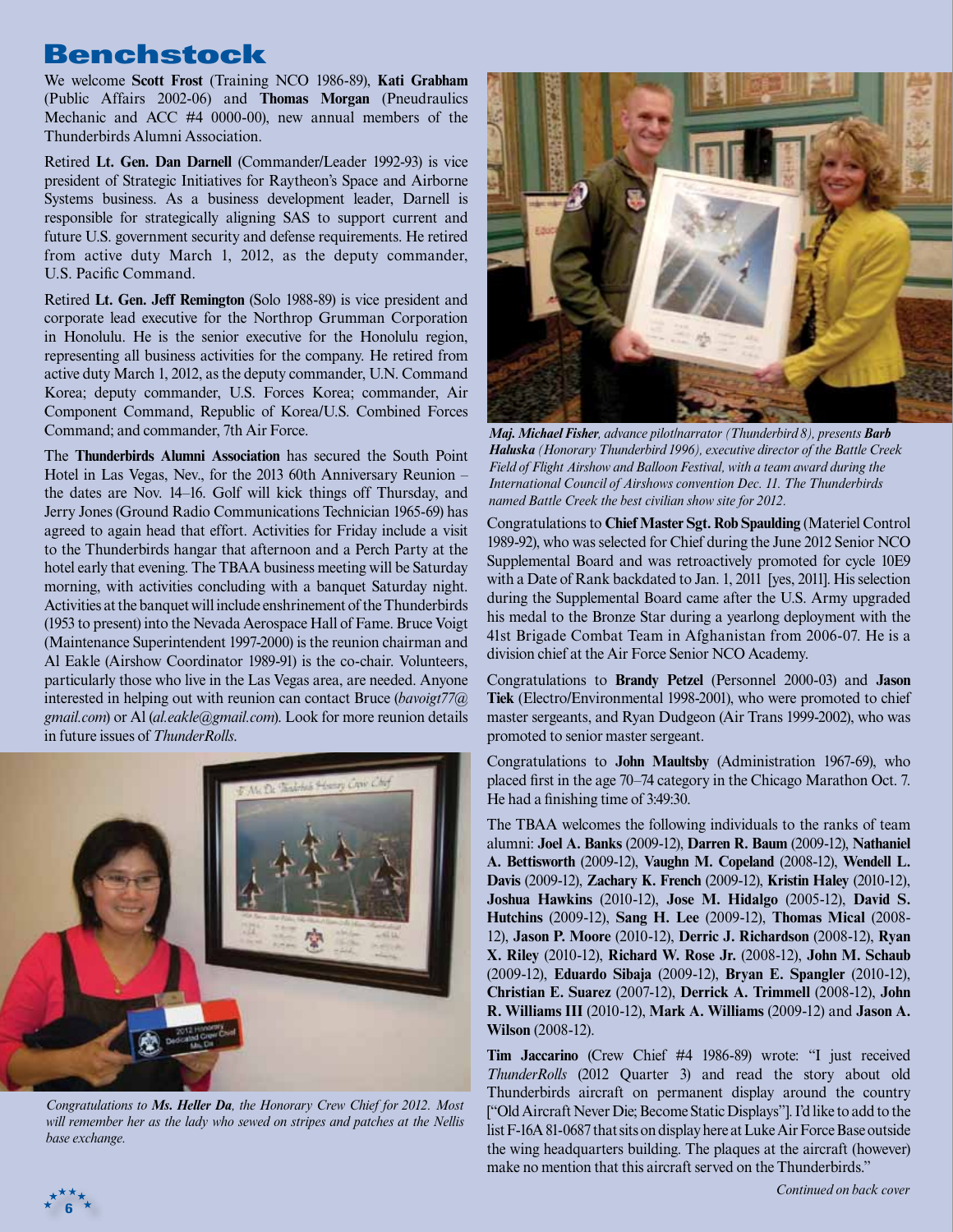# Gone But Not Forgotten

*EDITOR'S NOTE: There may be some time between an individual's death and when we print an obituary in* ThunderRolls*. They are printed in the next edition after they are received. Our thoughts and prayers go out to the family members and friends of these cherished members of the Thunderbirds family.*

Retired **Master Sgt. Richard Ditomasso** (NCOIC COSO 1984-86), 65, of Las Vegas, passed away Oct. 3. He is survived by his sister, Diane Butler. Services were held Oct. 31 at Southern Nevada Veterans Memorial Cemetery Chapel in Boulder City, Nev. Family requests in lieu of flowers that gifts and donations be sent to the Veterans Relief Fund, VFW Post 10047, 4337 Las Vegas Blvd. N., Las Vegas, NV 89115.



Retired **Master Sgt. Jess Doris** (Crew Chief 1966-68), 71, died Sept.13 after a short battle with liver and lung cancer. He is survived by his wife, Charlene; son, Ted; two grandsons; stepdad; a brother, sister and brotherin-law. A graveside service was held at the Fort Richardson National Cemetery Sept. 20, and his ashes were interred with full military honors. Donations can be made to the American Cancer Society, 3851 Piper Street, Anchorage, Alaska 99508.



Retired **Tech. Sgt. Rufus Lee Farmer** (Aircraft Maintenance 1957-59), 77, of Marion, Texas, passed away Nov. 4. He is survived by his wife, Katherine; daughters, Nadine and Cheryl; and two grandchildren. A graveside service was held Nov. 13 at the Fort Sam Houston National Cemetery with full military honors. Memorial contributions may be made to the Fisher Center for Alzheimer Research Foundation at: Fisher Center Foundation, One Intrepid Square, West 46th Street and 12th Ave., New York, NY 10036.



Retired **Maj. Gen. Stanton R. Musser** (Right Wing/Slot 1967-69) passed away Oct. 8, in Blacksburg, Va. General Musser was a command pilot with more than 4,500 flying hours in the F-4, F-15 and F-100. His military decorations and awards included the Defense Distinguished Service Medal, Silver Star, Legion of Merit with three oak leaf clusters, Distinguished Flying Cross with oak leaf cluster, Purple Heart, Meritorious Service Medal, Air Medal with 10 oak leaf clusters and Air Force Commendation Medal. After retiring

from the Air Force, he became Commandant of the Virginia Tech Corps of Cadets for 10 years. He is survived by his wife, Dawn; son, retired Lt. Col. Scott L. Musser; daughters, Shari Musser Jones and Kristin Musser Asbury and their spouses; and six grandsons. Funeral services were held Oct. 20, with interment at Arlington National Cemetery March 14 at 1 p.m. Contributions can be made in memory of Maj. Gen. Stan Musser to the Virginia Tech Corps of Cadets Scholarship Fund, University Development (0336), Blacksburg, VA 24061, Attention: Corps of Cadets or the Wounded Warrior Project.

Retired **Senior Master Sgt. Frank E. Sampson** (Structural Repair 1968-71) passed away Jan. 29, 2012. He is survived by his sons, Michael and Ronald; daughters, Debra and Kristina; 11 grandchildren; and six great-grandchildren.

Retired **Col. Douglas C. Roach** (Logistics Officer/Right Wing/Slot 1973-75), 70, passed away Jan. 11 from complications due to cancer. He flew 516 combat missions during several tours in Vietnam between 1969 and 1972. After a successful Air Force career, he continued his career of public service on Capitol Hill, most recently as the longtime staff director for the House Armed Services Subcommittee on Tactical Air and Land Forces.

## Annual Dues Year Starts Jan. 1

As a reminder to those who pay annual dues, the new year started Jan. 1, and payments are due no later than March 31 to be considered a current member.

Individuals who wish to run for the TBAA Board of Directors or attend reunion must be current in their annual dues.

The cost of annual dues is \$30, or \$300 for a lifetime membership (payable at one time or in \$50 increments throughout the calendar year). Checks should be payable to Thunderbirds Alumni Association and sent to: Doe Wilson, TBAA Administrative Secretary, 7661 Angel Crest Circle, Las Vegas, NV 89117.

# *ThunderRolls*

*ThunderRolls* will also be printed in May and August 2013 for members of the Thunderbirds Alumni Association. The deadlines for submissions are April 1 for the May issue and July 1 for the August issue. Submissions (including high resolution photos in .jpg format) may be emailed to *al.eakle@gmail.com.* Submission does not guarantee publication, and editorial staff may edit for style and content.

Submit change of address to: Doe Wilson, TBAA Administrative Secretary, 7661 Angel Crest Circle, Las Vegas, NV 89117. Phone: 702-871-7079. Email: *DoeWilson@aol.com*

#### **Thunderbirds Alumni Association Board of Directors**

Mike "Slam" Byrne (1999-2000), Chairman

Kevin "Joker" Mastin (2000-01), Vice Chairman

Sarah Johnson-Robles (1974-1976, Secretary

R. D. Evans (1979-81), Treasurer

Joe Barron (1995-98), Director

Lennie Coleman (1991-92), Director

Al Eakle (1989-91), Communications Chairman

Shawn "Norm" Pederson (2001-02), Nominations Chairman

Eric "Flak" Schnaible (1992-94), Director

Corey "CB" Shoff (1994-97), Membership Chairman

Bruce Voigt (1997-2000), 2013 Reunion Chairman

Doe Wilson, Administrative Secretary

Carol Knotts, Historian

The Thunderbirds Alumni Association thanks Lockheed Martin for its continued support of *ThunderRolls* and the TBAA.

**7**

**Graphic Design** Kevin Gray

Lockheed Martin, Fort Worth, Texas

#### **LOOK FOR . . .**

**Official TBAA website** *www.thunderbirdsalumni.org*

**Facebook Page** Thunderbird Alumni (TBAA emblem on opening page)

**Twitter** @TBirdAlumni